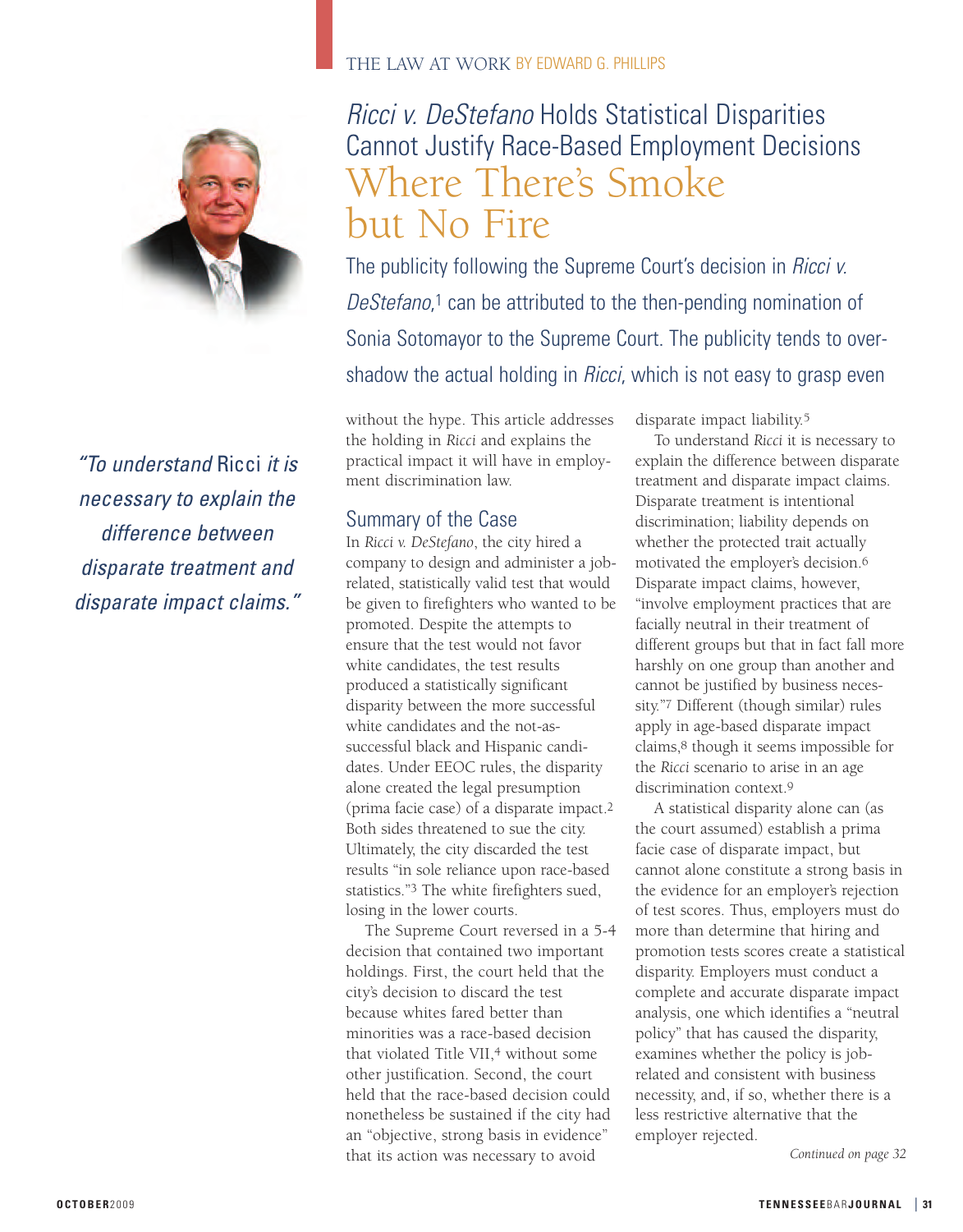## The Law at Work

*continued from page 31*

## Strong Basis in Evidence

The city's reasons for why it thought there was a risk of disparate impact liability were so weak that the court found them insufficient as a matter of law. Unfortunately, this means the court had no meaningful opportunity to define when an employer could have a strong basis in the evidence for concluding that there is a risk of disparate impact liability.

The court's decision simply defines the outer boundaries. Clearly, a statistical disparity alone is not a "strong basis in evidence."10 Even a "good-faith fear"11 of disparate impact litigation is insufficient. On the opposite end, however, the court rejected the arguments that (1) "it cannot be permissible for an employer to take race-based adverse employment actions in order to avoid disparateimpact liability — even if the employer knows its practice violates the disparateimpact provision";12 and (2) "an employer in fact must be in violation of the disparate-impact provision before it can use compliance as a defense in a disparate-treatment suit."13

#### Practical Steps for Advising Employers

Employers, both public and private, need the advice of qualified counsel whenever the employer intends to rely upon promotion or hiring tests. Counsel should review the testing

methodology with a qualified expert to minimize the risk that the tests might produce a statistical disparity. Counsel must do more, however, for, as in *Ricci*, the test was carefully designed and the city relied upon its counsel for advice. Where the city (and its counsel) faltered, the court held, was in concluding that the statistical disparity alone constituted a serious enough claim of race discrimination so as to justify the city's voluntary remedy of rejecting the test results.

Counsel advising employers post-*Ricci* must consult with qualified experts, perform the four-part analysis required for a disparate impact claim (under Title VII), asking: (1) is there a statistically significant disparity; (2) is there a neutral policy that caused the disparity, (3) has the employer shown the neutral policy that causes the disparity is job-related and consistent with business necessity; and (4) can the employee show that an alternative policy would have a lesser statistical impact but still serve the employer's legitimate business needs.14 Bear in mind an employer's refusal to adopt an alternative practice provides an employee with a victory on a disparate impact claim.

Identifying the neutral policy or practice that causes a statistical disparity is often difficult and usually disputed. As such, counsel should insist that their clients conduct employment tests that measure job-related qualifications that are required by business



necessity. Before tests are given, the client should identify alternatives (such as different pass-fail rates, weighing of test results) that, if implemented, could affect the testing results. Of course, why the employer decided against alternative policies or practices should be carefully documented.

It is vital to resolve these issues before the test. Once a test has been administered, Title VII prohibits employers from adjusting test scores or using different cutoff scores or otherwise altering the results of employment-related tests used in hiring or promotion if the change is designed to achieve a different result because of race (gender, religion or national origin).15 *Ricci* permits a limited departure from this but only when the employer conducts a complete and accurate disparate impact analysis.

### Affirmative Action?

*Ricci* raises many questions. The court refused to decide whether it would be constitutional for Title VII to authorize race-based disparate treatment when there is "strong evidence" of a valid disparate impact claim. If racial discrimination is prohibited by the constitution, so the argument goes, then Congress has no constitutional authority to authorize intentional discrimination.

Perhaps one of the most interesting and uncharted questions *Ricci* raises is the effect on affirmative action. The court explained it was not questioning voluntary efforts "to ensure that all groups have a fair opportunity to apply for promotions." It cautioned, however, "once that process has been established and employers have made clear their selection criteria, they may not then invalidate the test results, thus upsetting an employee's legitimate expectation not to be judged on the basis of race."16

The court will also need to resolve whether (and how) *Ricci* affects *United Steelworkers v. Weber*,17 which held that Title VII did not forbid private employers and unions from voluntarily agreeing upon bona fide affirmative action plans that established hiring goals which were "designed to eliminate conspicuous racial